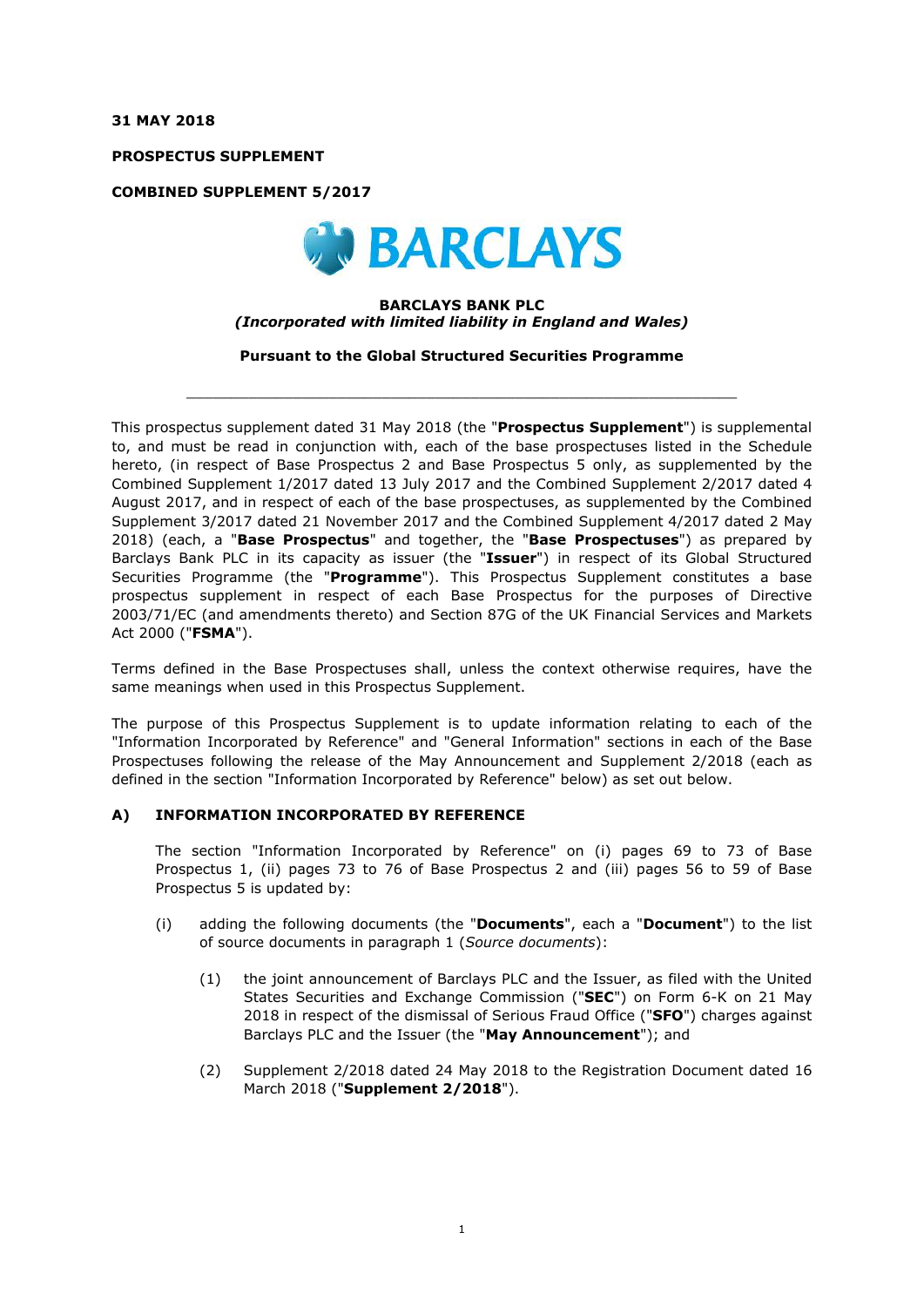(ii) adding the following page references to the cross-reference lists in paragraph 2 (*Information incorporated by reference*):

#### *From the May Announcement*

**Exhibit 99.1 – Dismissal of SFO charges against Barclays PLC and Barclays Bank PLC** Page 4

#### *From Supplement 2/2018*

The Issuer and the Group **Pages 1** to 3

Only information listed in the cross-reference lists above is incorporated by reference into the Base Prospectuses.

For the purposes of the prospectus rules made under Section 73A of the FSMA and each of the above listed Base Prospectuses, the information incorporated by reference, either expressly or implicitly, into each Document does not form part of any of the above listed Base Prospectuses. Information in each Document which is not incorporated by reference into each of the Base Prospectuses is either not relevant for investors or is covered elsewhere in each such Base Prospectus.

## **B) GENERAL INFORMATION**

The section entitled "General Information" on (i) pages 322 to 325 of Base Prospectus 1, (ii) pages 361 to 365 of Base Prospectus 2 and (iii) pages 114 to 118 of Base Prospectus 5 is updated by deleting the information set out under "Legal Proceedings" on (i) page 322 of Base Prospectus 1, (ii) page 361 of Base Prospectus 2 and (iii) page 114 of Base Prospectus 5 and in each case replacing it with the following:

"Save as disclosed under (i) Note 27 (*Provisions*), Note 29 (*Legal, competition and regulatory matters*) to the consolidated financial statements of Barclays PLC on pages 237 to 238 and pages 239 to 247, respectively, of the 2017 Joint Annual Report, (ii) the March Announcement, (iii) the April Announcement and (iv) the May Announcement, there are no governmental, legal or arbitration proceedings (including any such proceedings which are pending or threatened of which the Issuer is aware), which may have or have had during the 12 months preceding the date of this Base Prospectus, a significant effect on the financial position or profitability of the Issuer and/or the

To the extent that there is any inconsistency between (a) any statement in this Prospectus Supplement (in relation to any Base Prospectus) and (b) any other statement in, or incorporated by reference in any Base Prospectus, the statements in (a) above shall prevail.

The May Announcement may be inspected during normal business hours at the registered office of [the Issuer or at https://www.home.barclays/barclays-investor-relations/results-and](https://www.home.barclays/barclays-investor-relations/results-and-reports/results.html)reports/results.html.

Supplement 2/2018 may be inspected during normal business hours at the registered office of the [Issuer or at https://www.home.barclays/prospectuses-and-documentation/structured](https://www.home.barclays/prospectuses-and-documentation/structured-securities/prospectuses.html)securities/prospectuses.html.

Investors should be aware of their rights under Section 87Q(4) to (6) of the Financial Services and Markets Act 2000. Investors who have agreed to purchase or subscribe for Securities before this Prospectus Supplement was published have the right, exercisable within two working days after the date on which this Prospectus Supplement is published, to withdraw their acceptances. This right is exercisable up to, and including 4 June 2018. Investors should contact the distributor from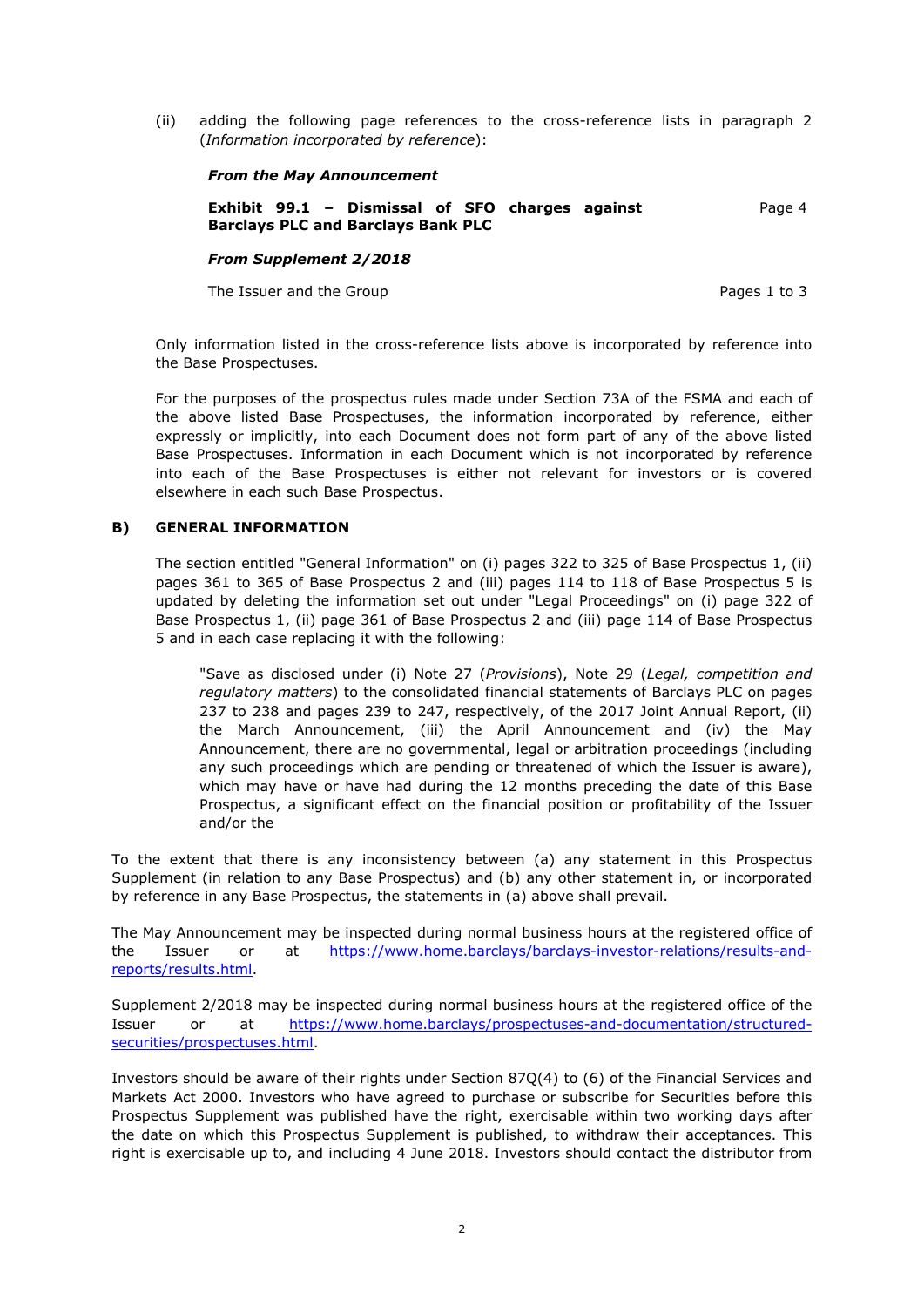which they agreed to purchase or subscribe the Securities in order to exercise their withdrawal rights.

References to each Base Prospectus shall hereafter mean each such Base Prospectus as supplemented by this Prospectus Supplement. The Issuer has taken all reasonable care to ensure that the information contained in each Base Prospectus, as supplemented by this Prospectus Supplement is, to the best of its knowledge, in accordance with the facts and contains no omission likely to affect its import and accepts responsibility accordingly. Save as disclosed in this Prospectus Supplement, no significant new factor, material mistake or inaccuracy relating to the information included in each Base Prospectus is capable of affecting the assessment of securities issued pursuant to each Base Prospectus has arisen or been noted, as the case may be, since the publication of each Base Prospectus (as supplemented at the date hereof) by the Issuer.

This Prospectus Supplement has been approved by the United Kingdom Financial Conduct Authority, which is the United Kingdom competent authority for the purposes of the Prospectus Directive and the relevant implementing measures in the United Kingdom, as a prospectus supplement issued in compliance with the Prospectus Directive and the relevant implementing measures in the United Kingdom for the purpose of giving information with regard to the issue of securities under the Programme.



The date of this Prospectus Supplement is 31 May 2018